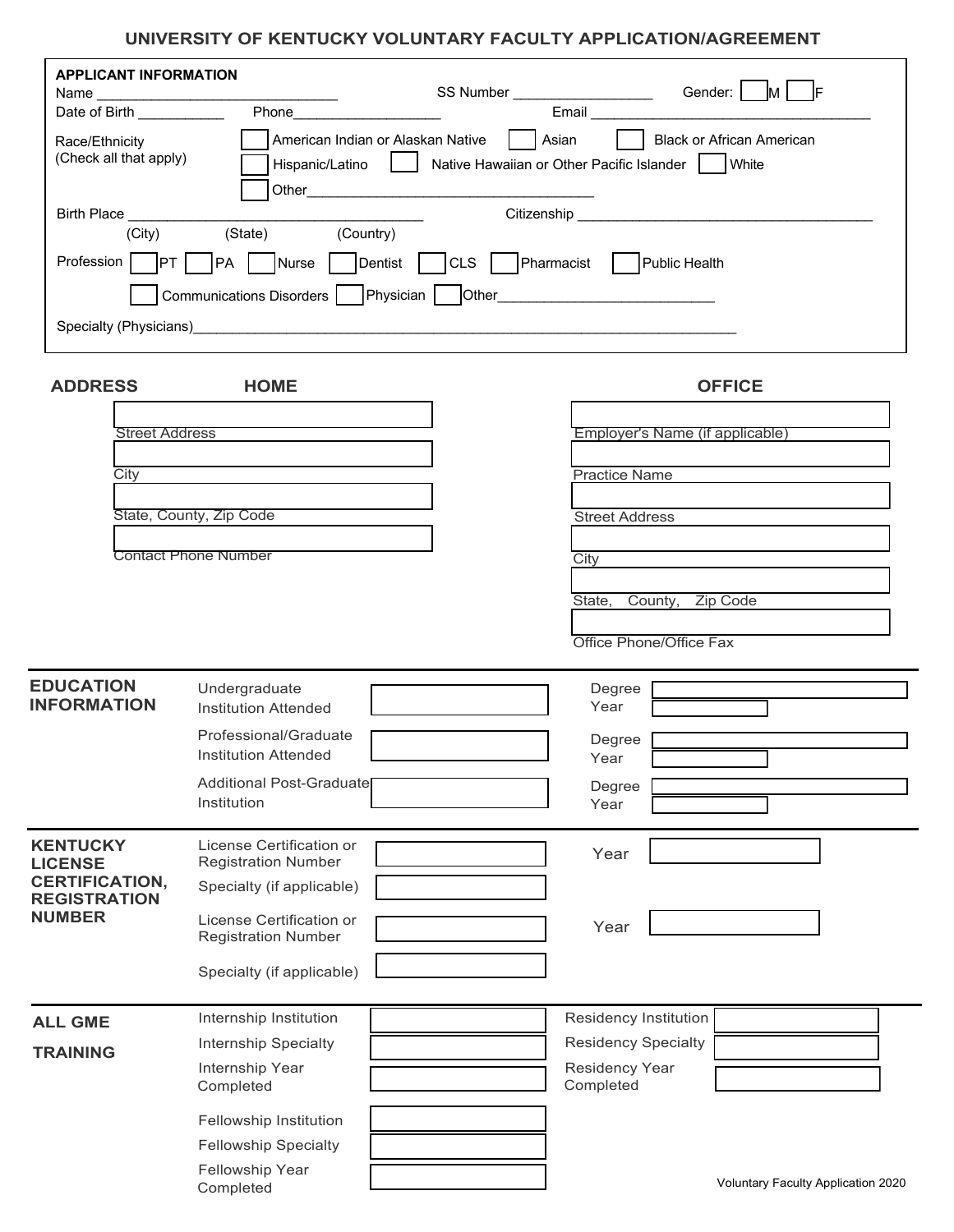| <b>BOARD</b><br><b>CERTIFICATION</b><br><b>DATES</b>                           | <b>Certification Types</b><br><b>ABMS Board Eligible</b><br>Other Certification<br><b>ABMS</b><br><b>AOA</b><br><b>Certification Status</b><br><b>Time Unlimited</b><br>Recertified<br><b>Time-Limited Currently Valid</b><br>Certification Lapsed<br>Osteopathic Continuous Certification<br><b>MOCC/CC Requirements</b><br><b>Original Certification Year</b><br>Year Re-Certified (if applicable)                                                                                                                                                                                                                                                                                                                                 |  |  |  |
|--------------------------------------------------------------------------------|--------------------------------------------------------------------------------------------------------------------------------------------------------------------------------------------------------------------------------------------------------------------------------------------------------------------------------------------------------------------------------------------------------------------------------------------------------------------------------------------------------------------------------------------------------------------------------------------------------------------------------------------------------------------------------------------------------------------------------------|--|--|--|
| <b>RESIDENT &amp;</b><br><b>FELLOW</b><br><b>SUPERVISION</b>                   | Date you started supervising residents/fellows in<br>graduate medical education programs?<br>Date you started supervising residents/fellows in<br>a given specialty?                                                                                                                                                                                                                                                                                                                                                                                                                                                                                                                                                                 |  |  |  |
| <b>STUDENT</b><br><b>SUPERVISION</b>                                           | If other providers in your practice will supervise trainees, they must have voluntary faculty appointments.<br>Please list those providers: (Attach a separate sheet if necessary)                                                                                                                                                                                                                                                                                                                                                                                                                                                                                                                                                   |  |  |  |
| <b>FOR CURRENT</b><br><b>HOSPITAL OR</b><br><b>CLINIC</b><br><b>AFFILIATES</b> | Will trainees accompany you or another supervisor to a hospital or clinic with which you are affiliated or<br>have privileges? If yes, please list:                                                                                                                                                                                                                                                                                                                                                                                                                                                                                                                                                                                  |  |  |  |
| Copy of your current vita or resume                                            | PLEASE BE SURE TO ATTACH THE FOLLOWING:                                                                                                                                                                                                                                                                                                                                                                                                                                                                                                                                                                                                                                                                                              |  |  |  |
|                                                                                | If you answer YES to any of the following questions, please provide full details on a separate sheet.                                                                                                                                                                                                                                                                                                                                                                                                                                                                                                                                                                                                                                |  |  |  |
|                                                                                | A. Has your license, certification or registration to practice your current profession,<br>$\Box$ Yes<br>$\Box$ No<br>or other professions, ever been limited, suspended or revoked in any jurisdiction?<br>B. Have your privileges at any hospital ever been suspended, diminished, removed<br>$\Box$ No<br>Yes<br>or not renewed; or, has your employment ever been terminated?<br>C. Have you been denied membership or renewal thereof, or been subject to<br>Yes<br>No.<br>disciplinary action by any medical or professional organization or society?<br>Yes<br>No<br>D. Have you ever been named in any malpractice action?<br>$\Box$ No<br>E. Has your DEA registration been revoked, suspended or a complaint filed?<br>Yes |  |  |  |

- F. Do you have any physical or mental impairments that have restricted your work
- or would affect your ability to perform the duties of a preceptor? G. Please indicate the amount of liability insurance you maintain.

| าtary | College<br>Dept/Division<br>Campus |  |
|-------|------------------------------------|--|
| th    | Discipline<br>Discipline           |  |

No

**□** Yes

If you will precept students/residents from other disciplines and/or healt professions, please list.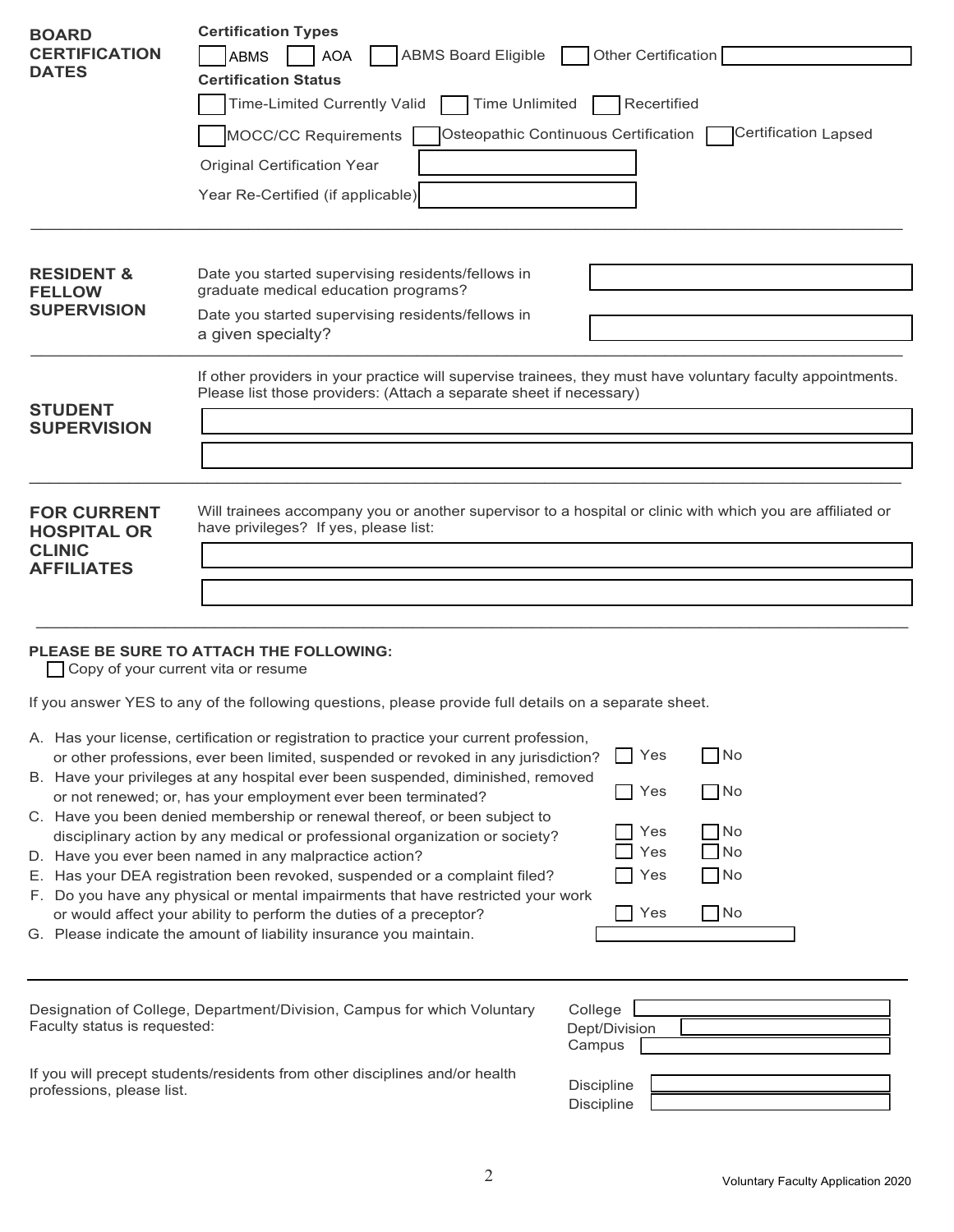## **PLEASE READ AND SIGN THE FOLLOWING STATEMENTS**

I have completed the entire Application/Agreement and have appended copies of requested material. I understand that holding voluntary faculty status is an important function in the University's education process. In making this Application/Agreementfor appointment, I acknowledge myobligation toprovidequalityeducationalsupervision, withinthe limits of my educationand training, to students/residents that may be assigned tome and agree toprovidesuch educational supervision under the following terms:

I hereby authorize the University and its representatives to consult with administrators and members of medical staffs of other hospitals or institutions with which I have been associated, licensure, registration or certification agencies, and with others who may have information bearing on my professional competence, health, character and ethical qualifications, and I hereby consent to the release of such information.

I hereby release from liability all representatives of the University for their acts performed in good faith and without malice in connection with evaluating my Application/Agreement and my credentials and qualifications, and I hereby release from any liability any and all individuals and organizations who provide information to the University or its representatives, in good faith and without malice concerning my professional competence, ethics, character and other qualifications for appointment, including otherwise privileged information, and I hereby consent to the release of such information.

I hereby further authorize the University, in the event it is contacted, to communicate to other hospitals and to other persons or organizations with a legitimate interest therein, any information concerning my voluntary faculty status, professional competence, character and ethics that the University may have or acquire, and, where such communication is made in good faith and without malice, I consent thereto and agree to hold the University and its authorized representatives free of liability therefore.

I understand and agree that I, as an applicant for voluntary faculty status, have the burden of producing adequate information about my physical and emotional stability, as well as information for proper evaluation of my professional competence, character, ethics and other qualifications and for resolving any doubts about such qualifications.

I agree to inform UK HealthCare Risk Management (859) 257-6212 of any lawsuit which is threatened, or any patient care event which causes or contributes to injury or death and could result in a lawsuit if a University student/resident, employee or faculty member was involved with this event.

I agree to maintain medical liability insurance for myself, agents, officers, and employees inthe amounts of not less than One Million (\$1,000,000) Dollars per claim and Three Million(\$3,000,000)Dollars aggregate per policy year, or such other minimum amounts as may be required from time to time by the University. The policy of insurance shall provide that such insurance shall not be canceled, modified or permitted to lapse without (30) days prior written notice to the University. I will promptly, following request by the University from time to time, provide evidence of such insurance acceptable to theUniversity.

The University of Kentucky is an equal opportunity employer and I agree not to discriminate in regard to race, color, creed, age, sex, national origin or disability.

I affirm that I am not excluded from participation, and is not otherwise ineligible to participate in a "Federal health care program" as defined in 42 U.S.C. section 1320a-7b(f) or in any other state or federal government payment program. In the event that I am excluded from participation, or becomes otherwise ineligible to participate in any such program, during the term of any appointment resulting from this application, I will notify the Office of Corporate Compliance, University of Kentucky, 2333 Alumni Park Plaza, Suite 330, Lexington, Kentucky 40517 in writing, by certified mail within 48 hours after said event, and upon the occurrence of any such event, whether or not appropriate notice is given, the University of Kentucky, shall immediately terminate this Application/Agreement upon written notice.

Additionally, I affirm that I am aware that UKCMC operates in accordance with a corporate compliance program, employs a Corporate Compliance Officer and operates a 24 hour, seven day a week compliance Comply-line. I have been informed that a copy of the UKCMC compliance plan is on file in the purchasing office or can be viewed online at http://ukhealthcare.uky.edu/staff/corporate-compliance/policy-manual and I am encouraged to review the plan from time to time during the term of this agreement. It is understood that should I be found to have violated the UKCMC compliance plan, UKCMC can, at its sole discretion, terminate this Application/Agreement upon written notice. I recognize and confirm that I am under an affirmative obligation to immediately report to UKCMC's Corporate Compliance Officer through the comply-line (877) 898-6072, in writing, or directly (859) 323-8002 any actions by an agent or employee of UKCMC which I believe, in good faith, violates an ethical, professional or legal standard.

Nothing in this Application/Agreement contemplates or requires that any party act in violation of federal or state law.